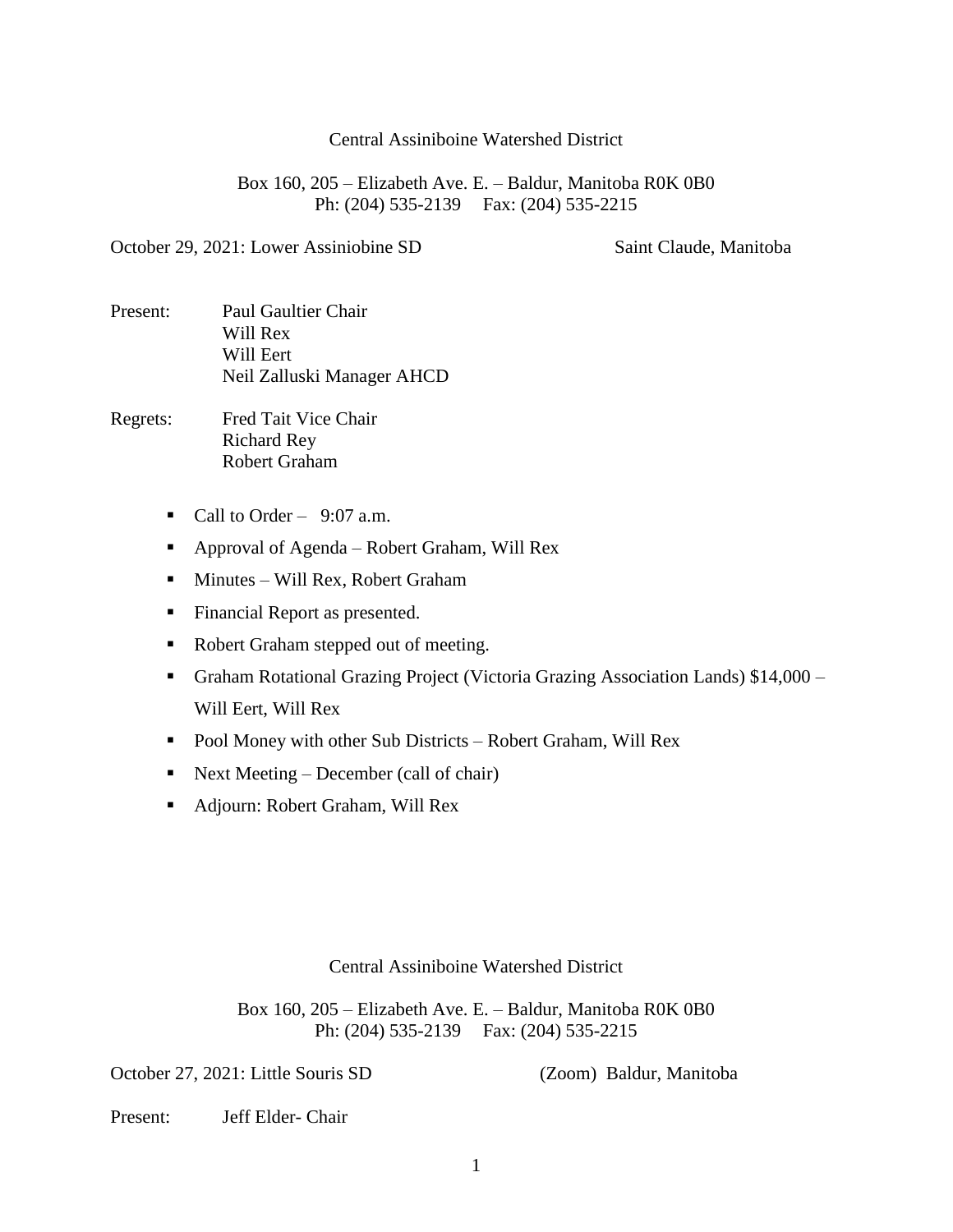Walter Finlay – Vice Chair Detlef Eissner Jack Elves Ted Snure Lindsay Hargreaves Michael Clark Dave Green Chris Semeschuk Walter Cullen Emil Egert Neil Zalluski Manager AHCD

## Regrets: Robbie Willman

- Call to Order  $8:05$  a.m.
- Approval of Agenda Jack Elves, Chris Semeschuk
- Approval of Minutes Walter Cullen, Dave Green
- $\blacksquare$  Financial report as presented –
- Smithson Crossing \$4,000 Michael Clark, Walter Finlay
- McRae Alternate Watering System \$11,000 Walter Finlay, Dave Green
- McRae Small Dam \$4,500 Lindsay Hargreaves, Jack Elves
- **Program Payouts:** 
	- o DWP-WE-21-02- \$1,000 Dave Green, Emil Egert
- Pool money with other Sub Districts Dave Green, Walter Cullen
- Next Meeting: December 9, 8 a.m.
- Adjournment: Michael Clark, Walter Finlay

Central Assiniboine Watershed District

Box 160, 205 – Elizabeth Ave. E. – Baldur, Manitoba R0K 0B0 Ph: (204) 535-2139 Fax: (204) 535-2215

October 26, 2021: Oak Creek SD Baldur, Manitoba

Present: Hugh Stephenson - Chair Rod Durham - Vice Chair Richard Hunt Jack Bolack Mike MacKay Neil Zalluski Manager AHCD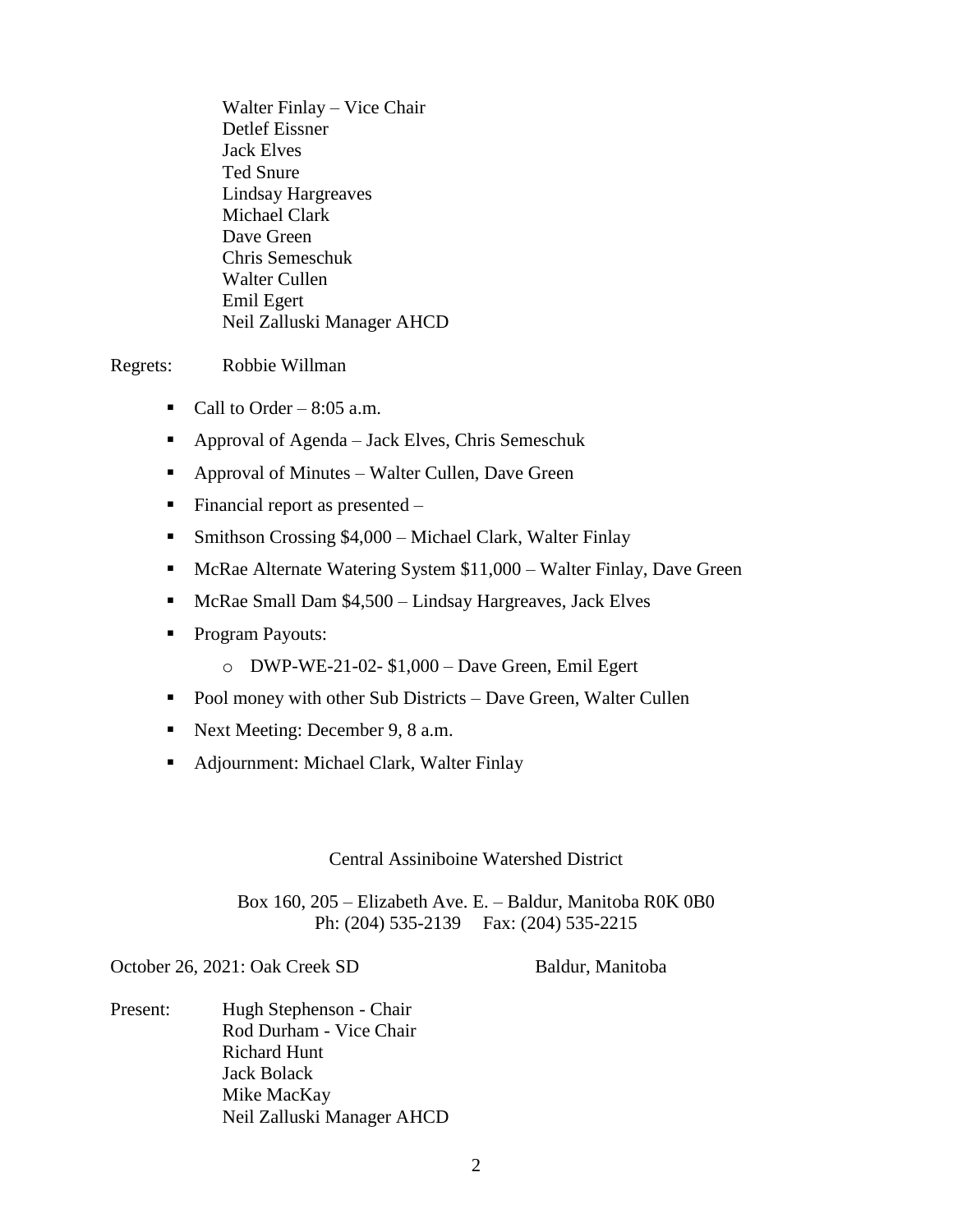Regrets: Ryan Shearer Dennis Maranda Roger Lesage Craig Hatch

- Call to Order : 8:02 a.m.
- Approval of Agenda Jack Bolack, Rod Durham
- Approval of Minutes Ricard Hunt, Jack Bolack
- Financial Report As presented
- Hacault Crossing \$4,750 Richard Hunt, Rod Durham
- **Program Payouts:** 
	- NAPE-FS-21-04 \$500
	- **DWP-WE-21-07-\$1,000**
	- NRWQ-EF-21-02- \$500
	- Total \$2,000 Jack Bolack, Rod Durham
- Pool Funds with other sub districts Rod Durham, Richard Hunt
- Next Meeting December (call of chair)
- Adjourn; Jack Bolack

Central Assiniboine Watershed District

Box 160, 205 – Elizabeth Ave. E. – Baldur, Manitoba R0K 0B0 Ph: (204) 535-2139 Fax: (204) 535-2215

June 30, 2021: Souris SD Baldur, Manitoba

- Present: Ken Turner Chair Donald Rourke Armand Valloton Bryce Fisher Mike Fisher Trevor Tuttosi Neil Zalluski Manager AHCD
- Regrets: Gord Taylor Bryan Jackson Sam Phillips – Vice Chair Todd Walker